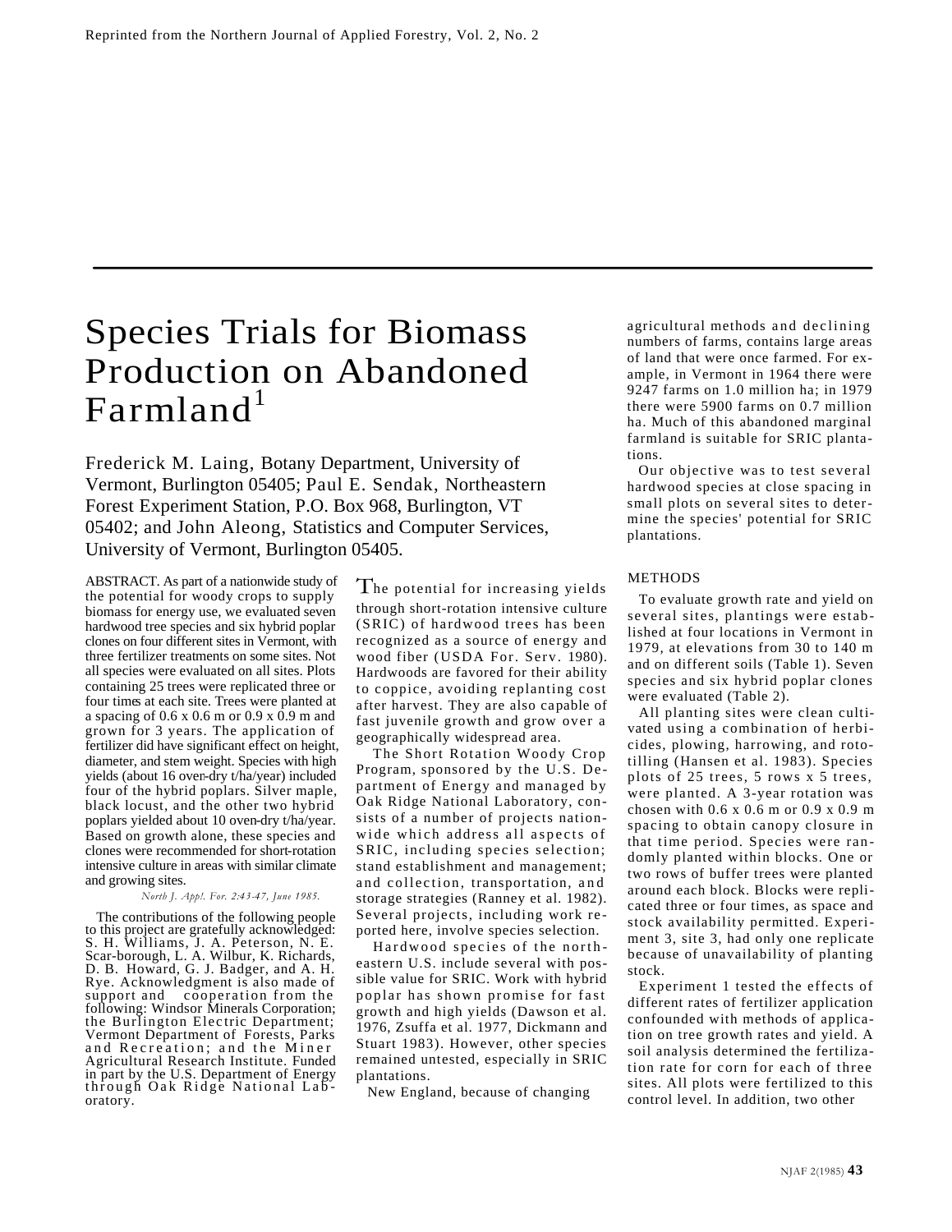**Table 1. Plot site locations in Vermont: elevations, soils, and study specifications.**

| Site           | Location<br>(elevation)              | Soils                                                                 | Experiment<br>number | Number of<br>species/clones | Number of<br>replicates |
|----------------|--------------------------------------|-----------------------------------------------------------------------|----------------------|-----------------------------|-------------------------|
|                | Burlington<br>$(30 \text{ m})$       | Limerick series: deep<br>poorly drained, loam.                        |                      |                             |                         |
| $\overline{2}$ | <b>Bolton</b><br>$(110 \text{ m})$   | Hartland series: deep,<br>well drained, loam.                         | 3                    | 4                           |                         |
| 3              | South Burlington<br>$(85 \text{ m})$ | Adams series: deep,                                                   | 3                    | 5                           |                         |
| 4              | <b>Essex Junction</b>                | loose, excessively drained<br>loamy sand<br>Peru series: deep, stony, |                      | 8                           | 4                       |
|                | $(140 \,\mathrm{m})$                 | moderately well drained                                               |                      | 9                           | 3                       |
|                |                                      | loam: fraginan starts at<br>$> 0.5$ m.                                |                      |                             |                         |

levels of fertilization were tested. A 20-10-5 (N,P,K) fertilizer pellet was placed in each planting hole on a third of the replicated plantings. Granular 10-10-10 was spread at the rate of 2.24 t/ha on another third of the replicates. Two species were planted on site 1, four species on site 3, and eight species on site 4. Sites 1 and 4 were planted at a 0.6 x 0.6 m spacing and site 3 at a 0.9 x 0.9 m spacing. In the split-plot design fertilizer treatments were main plots and species were subplots.

Experiment 2 tested species effects on annual growth rate and annual yield. Fertilizer was applied, based on soil analysis, to the level for corn production. Nine species were planted at site 4 in three replicates at 0.6 x 0.6 m spacing. After the first growing season, after leaffall, one randomly selected row (five trees) from each of the three species plots was harvested to determine growth and yield. Two randomly selected rows (10 trees) were harvested each year from each species plot after the second and third growing seasons. Only the 3 -year growth and yield are reported here.

Experiment 3 evaluated species differences in growth rate at two sites after three growing seasons. Four species were planted on site 2, 0.6 x 0.6 m spacing, and five on site 3 at 0.6 x

0.6 m spacing. Fertilizer was applied on all sites, based on soil analysis to the control level. There was only one replicate for Experiment 3 on site 3 because of the unavailability of planting stock.

Height and diameter were measured at the end of the third growing season in all plantings. Diameter was measured with calipers at 5 cm above ground level; height was measured as total height above ground level. Harvested stems were cut after leaffall at 5 cm above ground level and weighed. A section was cut from each stem and placed in a plastic bag. In the laboratory moisture content by weight for the sections was determined using ASTM D2016-74 (Am. Soc. for Testing Materials 1980). The moisture content was used to adjust the green weight of the stems to an oven-dry basis.

Omnibus species and fertilizer treatment differences were tested by the analysis of variance. Experiment 1, sites 1 and 4, were split-plot designs. Experiment 2, site 4, and experiment 3, site 2, were randomized block designs. Site 3 was a completely randomized design for experiments 1 and 3. Where more than one experiment was conducted on a site, independent replicates were used in the experiments. All differences were tested at « \_ 0.05. Following a significant F-test,

| Red maple | Acer rubrum L.                                         |
|-----------|--------------------------------------------------------|
|           | Table 2. Species evaluated in growth and yield trials. |

| Common name                   | Scientific name                      |
|-------------------------------|--------------------------------------|
| Silver maple                  | Acer saccharinum L.                  |
| Sugar maple                   | Acersaccharum Marsh.                 |
| White ash                     | Fraxinus <i>americana</i> L.         |
| Green ash                     | Fraxinus pennsylvanica Marsh.        |
| Hybrid poplar nn <sup>a</sup> | Populus sps.                         |
| Hybrid poplar NE-41           | Populus maximowiczii x trichocarpa   |
| Hybrid poplar NE-209          | Populus deltoides x trichocarpa      |
| Hybrid poplar NE-353          | <i>Populus</i> deltoides x 'Caudina' |
| Hybrid poplar NE-380          | Populus 'Charkowiensis' x 'Caudina'  |
| Hybrid poplar NE-388          | Populus maximowiczii x trichocarpa   |
| Black locust                  | Robinia pseudoacacia L.              |
| Chinese elm                   | $U/mus$ pumila $L.$                  |

'A proprietary mixture of clones sold by Frye Nurseries for energy wood production, identified here as nn (no number).

multiple comparisons were performed using Duncan's Multiple Range Test at the 0.05 level of significance (Chew 1976, Aleong and Howard [In press]).

#### RESULTS

Results of the three experiments for average height, diameter, and oven-dry stem weight for the 3-year period by species and site are summarized in Tables 3, 4, and 5. All species tested were not included. High mortality the first year for some species, including black, European white, and yellow birch, led to their exclusion from this evaluation.

All yields are reported as oven-dry stem weight. Based on results in all three experiments, the highest mean species stem weight was 2.86 kg for hybrid poplar nn (a proprietary mixture of clones sold by Frye Nurseries for energy wood production, identified here as nn or no number). Other hybrid poplars had mean stem weights that ranged from 1.40 to 2.24 kg.

Black locust and silver maple had high mean stem weights of 1.87 kg and 1.68 kg, respectively. The remaining species had high mean stem weights that ranged from 0.22 to 0.61 kg. This group included Chinese elm, green ash, red maple, white ash, and sugar maple.

In mid-May 1981 (start of the third and final growing season), overnight temperatures dropped to near -8°C for two successive nights. Silver maple, white ash, and green ash suffered some frost injury but demon strated good recovery. However, black locust buds, which had just opened, were killed by the freeze. Subsequent growth was from dormant buds near ground level. This seriously affected data from this species, although the dead stems plus new sprouts still produced substantial yields.

#### Experiment 1

*Site* 1—Data were collected on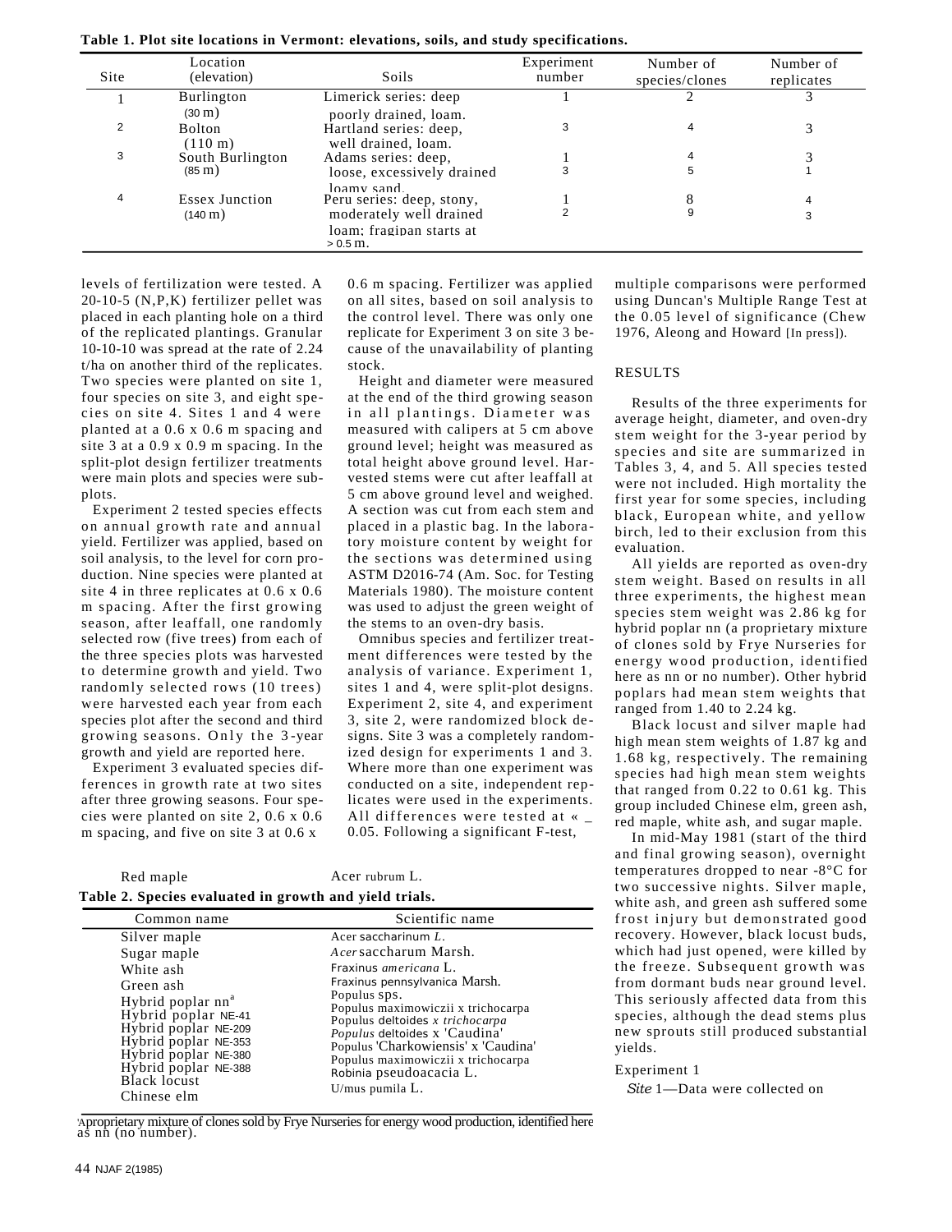|  |  |  | Table 3. Three-year height, diameter, and oven-dry stem weight by species and fertilizer treatment for experiment 1. |
|--|--|--|----------------------------------------------------------------------------------------------------------------------|
|  |  |  |                                                                                                                      |

|                                |                      | Site 1                    |                |        | <b>Site</b> |       |         | Site 4 |        |
|--------------------------------|----------------------|---------------------------|----------------|--------|-------------|-------|---------|--------|--------|
|                                | $\mathsf{H}^{\rm a}$ | $\mathbf{D}^{\mathrm{b}}$ | W <sup>-</sup> | н      | D           | W     | н       | D      | W      |
| <b>Species</b>                 |                      |                           |                |        |             |       |         |        |        |
| Hybrid poplar                  |                      |                           |                |        |             |       |         |        |        |
| NE-388                         | 554.2A <sup>d</sup>  | 5.02A                     | 2.24A          |        |             |       |         |        |        |
| nn                             |                      |                           |                | 397.4A | 4.95A       | 1.67A | 520.5A  | 4.95A  | 1.90A  |
| Silver maple                   | 404.48               | 4.15B                     | 1.47B          | 320.2A | 4.01A       | 1.29A | 306.08  | 3.63B  | 0.838  |
| <b>Black locust</b>            |                      |                           |                | 344.7A | 4.88A       | 1.87A | 341.08  | 3.53B  | 1.12B  |
| Green ash                      |                      |                           |                |        |             |       | 220.9CD | 2.52C  | 0.40CD |
| Chinese elm                    |                      |                           |                | 238.08 | 3.66A       | 1.15A | 188.5E  | 2.52C  | 0.33E  |
| White ash                      |                      |                           |                |        |             |       | 233.6C  | 2.63C  | 0.45C  |
| Red maple                      |                      |                           |                |        |             |       | 207.6DE | 2.69C  | 0.37DE |
| Sugar maple                    |                      |                           |                |        |             |       | 187.2EF | 2.01D  | 0.22E  |
| <b>Fertilizer treatment</b>    | 496.8A               | 4.60AB                    |                |        |             |       |         |        |        |
| Control<br>$10-10-10$ Granular |                      |                           | 1.79A          |        |             |       | 259.6B  | 2.96B  | 0.59B  |
| spread                         | 485.8A               | 5.07A                     | 2.29A          |        |             |       | 297.8A  | 3.33A  | 0.90A  |
| 20-10-5 Pellet                 | 447.98               | 4.13B                     | 1.55A          |        |             |       | 275.08  | 2.846  | 0.59B  |
| 'Height (cm).                  |                      |                           |                |        |             |       |         |        |        |

'Diameter (cm).

`Oven-dry stem weight (kg).

'Means within columns are not statistically different at the 0.05 level of significance if followed by the same letter.

silver maple and hybrid poplar NE-388 (Fig. 1). The results of the analysis of variance indicated that the species were significantly different for 3-year height, diameter, and weight. Al -though the hybrid poplar clone yielded more biomass than did the silver maple, both species produced promising yield estimates.

The fertilizer treatment was statistically significant for height and diameter (Table 3). For the granular spread, height and diameter were not significantly greater than the control height and diameter but were greater than the height and diameter with pellet application. The difference between the mean control diameter and the mean diameter with pellet application was not significant. However, the mean height for the control was significantly greater than the mean height for the pellet treatment. There were no statistically significant inter-actions.

*Site* 3-Fertilizer treatments were confounded with replicates and so could not be evaluated. Four species were evaluated on this site. The spe cies differed significantly for 3-year height but not for diameter and weight.

The mean height for Chinese elm (238.0 cm) was significantly less than for the three other species on the site (Table 3). There were no significant differences among the mean diameters, which ranged from 4.95 cm for hybrid poplar nn to 3.66 cm for Chinese elm. There were no differences among the four species for mean stem weight, which ranged from 1.15 kg for Chinese elm to 1.87 kg for black locust.

*Site* 4 - Data were collected on eight species and results indicate that species differences and fertilizer treatments were statistically significant for 3-year height, diameter, and weight (Table 3). There were no statistically significant interactions. Hybrid poplar

nn attained the greatest mean height (520.5 cm), diameter (4.95 cm), and weight (1.90 kg) on this site. The multiple range test next grouped silver maple and black locust means for height, diameter, and yield. The multiple range test identified statistically



Fig. 1. Experiment 1, site 1, silver maple and hybrid poplar NE-388 after 3 years' growth; length of rod is 6.5 m.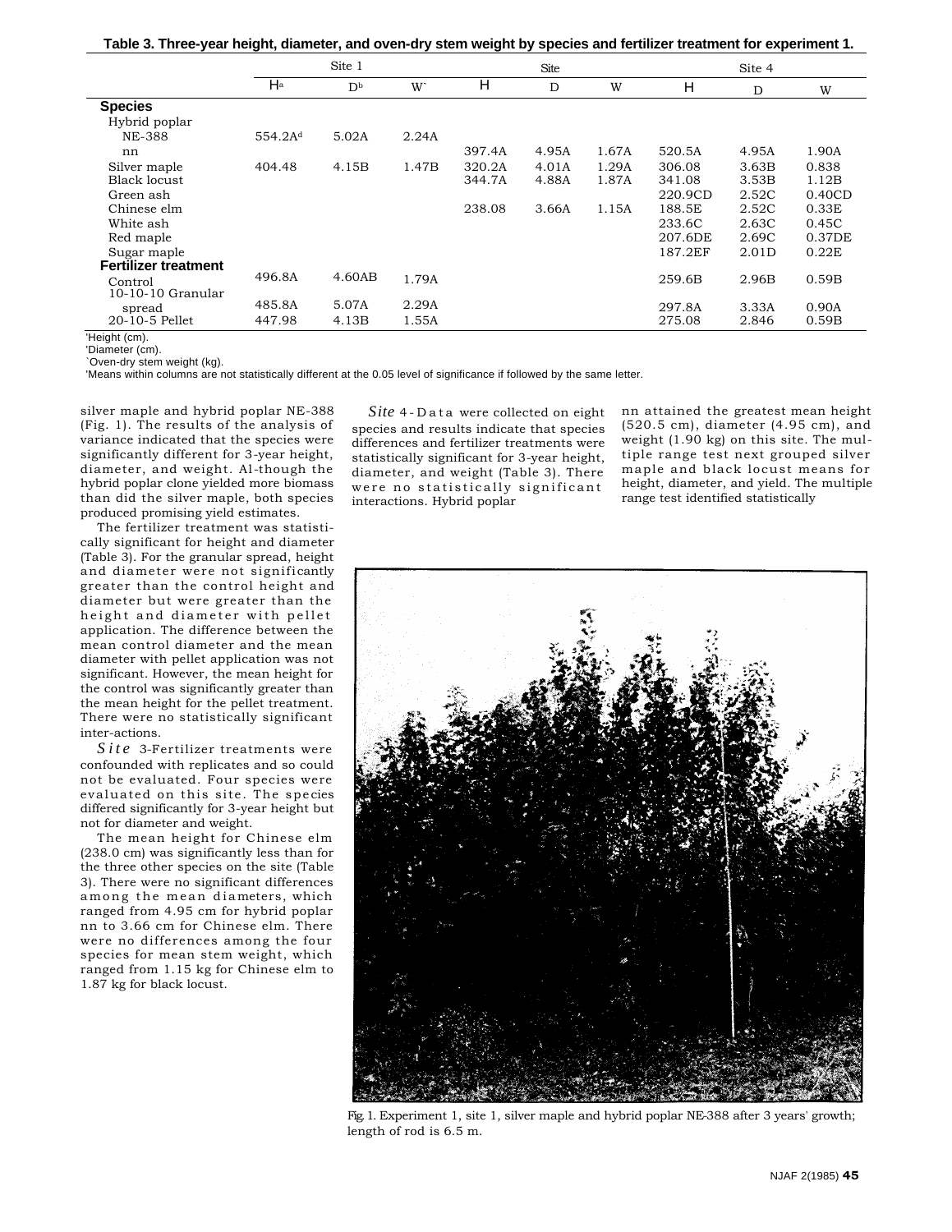significant differences among means for the remaining five species, but their mean heights, diameters, and weights were so much less than those of the top three species that the differences were of little practical importance.

Mortality was not a problem in this experiment. The greatest mortality rate was observed on site 3 for black locust (16%). Mortality was not greater than 10% for any other species.

#### Experiment 2

This experiment was conducted entirely on site 4 and nine species were evaluated. The plots in experiment 2 were treated differently than were those in the other two experiments. A sample of trees was harvested from each plot to determine growth and yield at the end of the first and second growing seasons. This reduced competition for some of the trees for part of the growing season. However, coppicing was not discouraged, so that sprout growth quickly replaced the harvested stem in most cases. The data presented here are only an evaluation of the 3-year-old trees harvested in the last year of the experiment.

The analysis showed that species differences were statistically significant for 3-year height, diameter, and yield (Table 4); The two hybrid poplars, NE-380 and -209, were grouped with silver maple and black locust for height by the multiple range test. As a group, they averaged 385 cm in height. The same four species were grouped together for average diameter and yield. The mean weights for silver maple. black locust, and the two hybrid poplars ranged from 1.71 kg (beck locust) to 1.40 kg (hybrid poplar NE-209). Although there were statistically significant differences among means for diameter and stem weight for the remaining five species, they were of little practical interest.

Mortality was not a serious factor but was somewhat greater than in experiment 1. Black locust had the greatest mortality at 33%, followed by red maple at 27%. Mortality for the other species did not exceed 20%.

### Experiment 3

*Site* 2—Data on four species were collected. The species differences were significant for 3-year height, diameter, and stem weight (Table 5). Hybrid poplar NE-41 had greater mean height, diameter, and weight than the other three species. Black locust had greater

mean height, diameter, and weight than the two maples. The mean stem weight for hybrid poplar NE-41 was 2.20 kg, almost twice as great as that for black locust (1.22 kg).

*Site* 3—Three hybrid poplar clones, red maple, and Chinese elm were evaluated. There were statistically significant differences among the species for height, diameter, and weight. The site continued to demonstrate the superior yields from the hybrid poplars.

The multiple range test indicated that the three hybrid poplars had height, diameter, and weight means greater than those of red maple and Chinese elm. The highest mean stem weight for the study, 2.86 kg, occurred on this site for hybrid poplar nn. The other two hybrid poplars, although less productive, had mean stem weights of about 2 kg.

The mortality in experiment 3 was a problem in evaluation of hybrid poplar nn on site 3 because there was only one replication and 47% mortality after 3 years. This resulted in a plot with significantly greater spacing. Sugar maple on site 2 experienced 44% mortality, but because its yield was low, the practical consequences are nil.

#### DISCUSSION

The results of this study show that the most rapidly growing species produced the greatest mean stem weights. Among the consistently high producers were the six hybrid poplar clones, silver maple, and black locust. As a group, averaged over all sites and experiments, mean stem weight was 1.7 kg. The highest mean stem weight observed was 2.86 kg for hybrid poplar nn and the lowest, 0.83 kg for silver maple. The other species evaluated consistently produced inferior yields. This group includes Chinese elm, red maple, white ash, green ash, and sugar maple.

The results of the fertilizer trials on mean yields are not easily generalized. On the two sites (1 and 4) where it was tested, fertilizer was found to be a statistically significant treatment. On site 1, however, the 10 -10-10 granular spread and the control were not sta tistically different treatments for height, diameter, and yield means. The 20-10-5 pellet treatment means were significantly lower for height, not significantly different from the control for diameter, and not significantly different from control and the

**Table 4. Three-year height, diameter, and oven-dry stem weight by species for experiment 2, site 4.**

| Species       | Height | Diameter | Weight    |
|---------------|--------|----------|-----------|
|               |        | $cm-$    | kg        |
|               |        |          |           |
| Hybrid poplar |        |          |           |
| <b>NE-380</b> | 444.7M | 4.72A    | 1.70A     |
| <b>NE-209</b> | 385.6A | 4.95A    | 1.40AB    |
| Silver maple  | 334.4A | 5.36A    | 1.68A     |
| Black locust  | 375.2A | 4.10AB   | 1.71A     |
| Green ash     | 210.5B | 2.91 BC  | $0.61$ BC |
| Chinese elm   | 209.9B | 2.79BCD  | 0.58CD    |
| White ash     | 165.3B | 2.63CD   | 0.35CD    |
| Red maple     | 180.5B | 3.16BC   | 0.52CD    |
| Sugar maple   | 157.7B | 1.85D    | 0.12D     |
|               |        |          |           |

 $^{\text{a}}$  Means within columns are not statistically different at the 0.05 level of significance if followed by the same letter.

Table 5. Three-year height, diameter, and oven-dry stem weight by species for experiment 3.

|                     | Site 2      |                 |       | Site 3 |       |       |
|---------------------|-------------|-----------------|-------|--------|-------|-------|
| Species             | на          | $_{\text{D}}$ b | W`    | н      | D     | W     |
| Hybrid poplar       |             |                 |       |        |       |       |
| $NE-41$             | 550.9 $A^d$ | 5.58A           | 2.20A | 544.1A | 5.03A | 1.91A |
| NE-353              |             |                 |       | 495.1A | 5.41A | 2.00A |
| nn                  |             |                 |       | 487.0A | 6.09A | 2.86A |
| <b>Black locust</b> | 337.9B      | 3.94B           | 1.22B |        |       |       |
| Chinese elm         |             |                 |       | 258.3B | 2.83B | 0.50B |
| Red maple           | 148.6C      | 2.59C           | 0.21C | 158.0B | 1.95B | 0.20B |
| Sugar maple         | 121.1C      | 1.68D           | 0.11C |        |       |       |

'Height (cm).

 $<sup>b</sup>$ Diameter (cm).</sup>

`Oven-dry stem weight (kg).<br>`Oven-dry stem weight (kg).<br><sup>d</sup>Means within columns are not statistically different at the 0.05 level of significance if followed by the same letter.